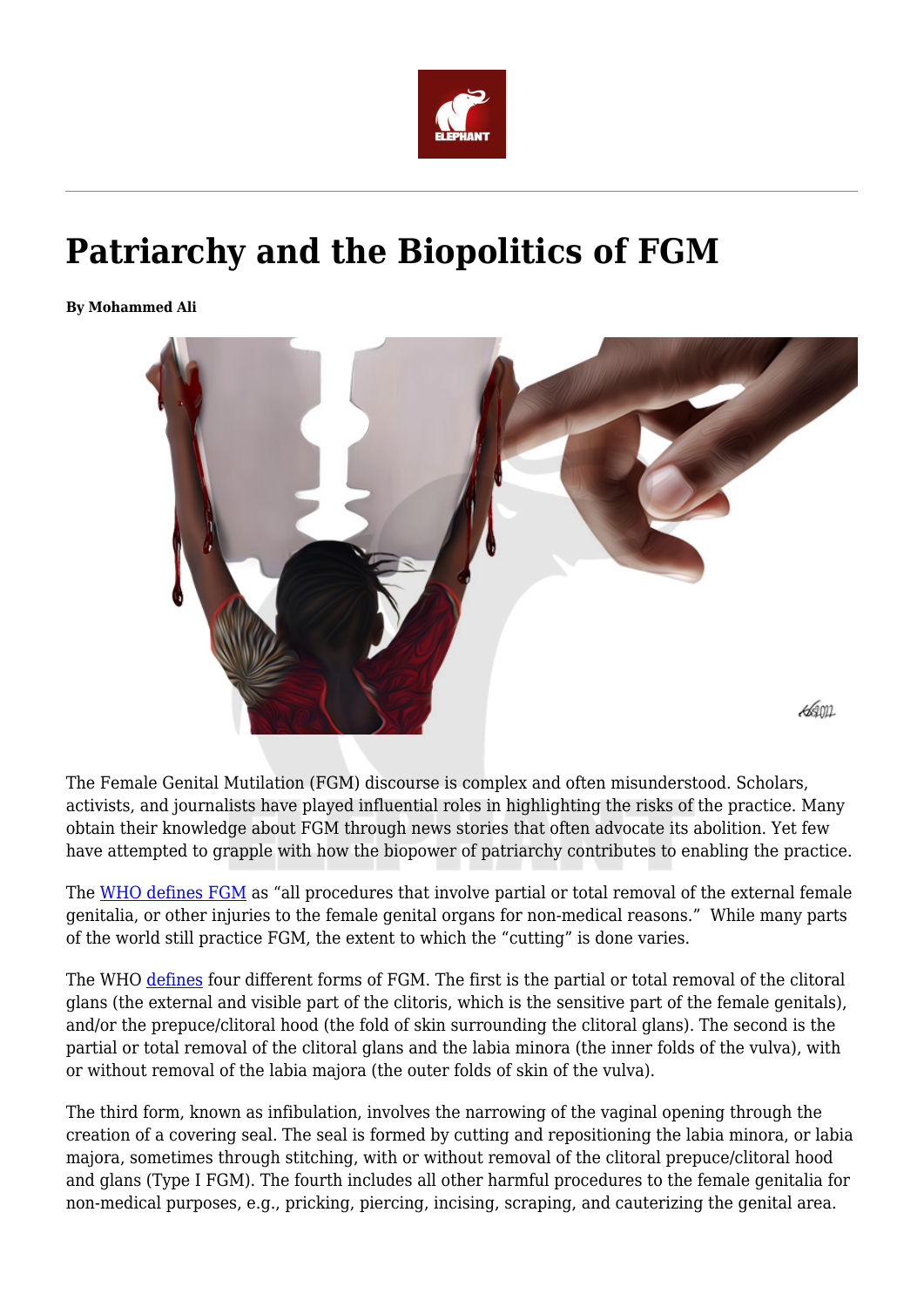## **Regional differences**

FGM practice varies by geographical region, but it is also possible to encounter all the forms within one region. The risks associated with all the types vary from excessive bleeding during the procedure, to menstrual issues, to birth complications and even death. Death usually occurs during the operation or later in life due to secondary complications.

While FGM is being fought publicly, it is still widely practiced, albeit in secret, perhaps in "open secret". Men have played a significant role in forcing women to continue this tradition. In the Somali community, a girl who has not undergone the cut is considered impure and called degrading names. The mere fact that a girl has her genitalia intact is a source of shame to her and her mother.

Traditionally, when a man marries a woman, the mother-in-law gifts the couple a three-legged stool made of wood and hide. If the bride was not infibulated after the cut or did not go through the cut completely, the groom makes a big hole on the hide and places it outside their new home. This is a deliberate attempt to shame the girl and her mother by showing the many visitors that come that his mother-in-law gave him a woman who does not meet "the society's standards", i.e. FGM. This has, in turn, driven women to feel the pressure and cut their girls and infibulate them to avoid being shamed when their daughters get married.

## **Biopower**

The power that the patriarchy holds over women is significant. Michel Foucault called it [biopower,](https://www.cambridge.org/core/books/abs/michel-foucault/biopower/85C7F89FBE79EC7EBD509C71FD2955B3) which he describes as "power which takes hold of human life". He states that "The sovereign exercises [his right of life](https://www.diplomatie.gouv.fr/IMG/pdf/0202-Delfour-GB-2.pdf) only by exercising his right to kill, or by refraining from killing; he evidenced his power over life only through the death he was capable of requiring. The right which was formulated as the 'power of life and death' was the right to take life or let live. Its symbol, after all, was the sword."

In our case here, the patriarchy is the sovereign, and the symbol is the knife or blade used, and they have the decision to kill or let live. This deadly tradition is what perhaps I can refer to—deriving from [Achille Mbembe's "Necropolitics"](https://criticallegalthinking.com/2020/03/02/achille-mbembe-necropolitics/)—as Necrotraditionalism.

The mere fact that a girl has her genitalia intact is a source of shame to her and her mother.

The patriarchy's enabled necrotradition takes young lives as many girls die in the process due to excessive bleeding. [Rehema Lisale](https://news.trust.org/item/20140423144006-gr2tf/) was a thirteen-year-old girl who succumbed to FGM in 2014 in Kajiado County. Her body still lay in a pool of blood while her grave was dug. Deega Nuur was another young girl whose life was cut short by the killer tradition in Somalia in 2018. Deeqa's father, despite losing her, still defended the practice, completely ignoring the role he played in her death.

Deeqa and Rehema are not isolated cases. Many girls still die from the practice, and their deaths are hidden from the public. Though Deega's and Rehema's killers were brought to justice, many more perpetrators and killers of young girls continue to roam free.

During a cross-border FGM survey that I conducted in Kenya's Mandera and Somalia's Bulla Hawo in early 2020, a respondent narrated how a woman's daughter known to her died from excessive bleeding. When the government of Somalia became involved, the woman allegedly sought refuge in area under the control of the Al-Shabaab terrorist group to avoid arrest and prosecution.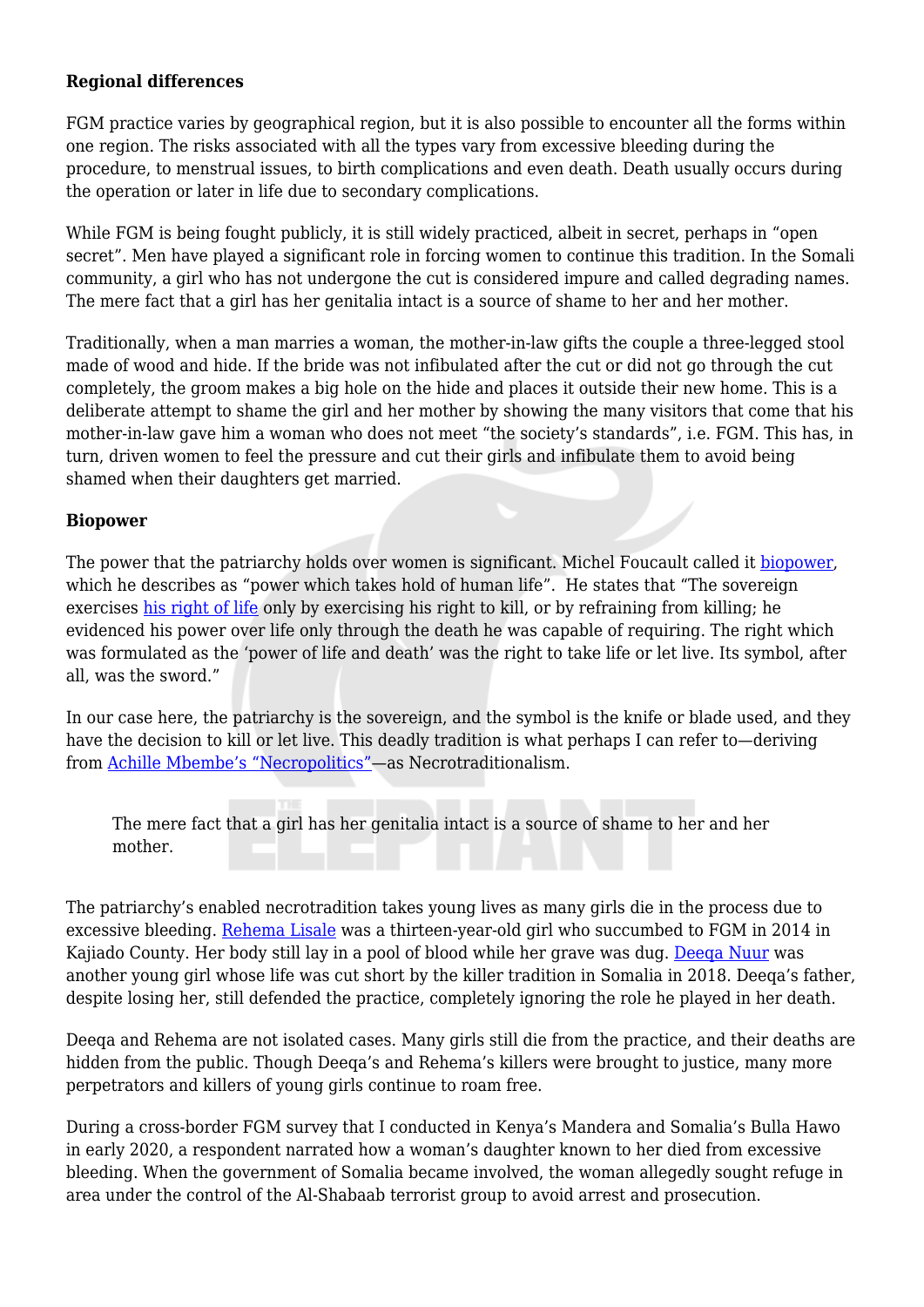Secondly, the patriarchy's biopower takes control of women's sexuality, killing their feelings, never once considering them a woman's God-given right. It is common belief that mutilated girls do not bring shame to the family because their desires have been tamed.

Deeqa's father, despite losing her, still defended the practice, completely ignoring the role he played in her death.

[A report by the UN](https://www.un.org/womenwatch/daw/csw/csw52/statements_missions/Interagency_Statement_on_Eliminating_FGM.pdf) found that FGM is practiced to "reduce sexual desire thereby ensuring marital fidelity and preventing sexual behavior that is considered deviant and immoral." A report by [Amnesty International](https://www.amnesty.org/en/wp-content/uploads/2021/06/act770051997en.pdf) reached the same conclusion and found that FGM "impairs a woman's enjoyment [of sex]. By reducing sexual desire by making the act painful or removing pleasure, FGM is seen as a way of by making the act painful or removing pleasure. FGM is seen as physically ensuring that a woman will be faithful to her partner."

In my time in Kenya's Mandera County where I conducted FGM research, many women narrated the horrible experiences they go through due to this necrotradition. It was clear that the women wanted the tradition abolished but encountered male opposition.

A young woman, "Hafsa", narrated how horrible intercourse in her marriage was. "It always felt like rape, every time my ex-husband did it. It took me back to the day I went through the cut, but he seemed to enjoy it. He couldn't get enough of it and when I couldn't take the pain anymore, I shared the experience with him, but he told me that I am a woman, and I should know my place."

Maryan Sheikh, a popular FGM activist, has called out men who enable FGM as "covering up their underperformance in bed". The biggest challenge to her activism is the patriarchy, which calls her names like "Maryan Kintir" (Maryan clitoris).

FGM has killed sexual desire among women, but it is also killing marriages. A 17 March 2019 [report](https://www.youtube.com/watch?v=Nir87r8MMmc) [by NTV](https://www.youtube.com/watch?v=Nir87r8MMmc) titled *Marriage by the Blade* talked of how marriages fail as a result of men asking their wives to go through the cut, well into their marriages, and even after the birth of their children. Margret Cheptoo details how men force women to undergo the cut, narrating how a woman told her how disgusted her husband was with her genitalia. He told her to hold her "hanging" clitoris to avoid getting in contact with him during sex. Another, Margret Kipruto, narrated how her daughter lost her marriage because she defied her husband's order to undergo FGM. "Hafsa" from Mandera, whom I mentioned above, was forced to end her marriage because of the effects of FGM which her husband did not seem to care about.

I once had a conversation with a colleague, whom I had gone to visit following the birth of her child. She was already considering going back to work because her baby was already six months old, and she wanted to put her infant on milk formula. She, however, said that she needed one more month to fully be ready as she tried to "heal" some more. As a word of encouragement, I then mentioned that caesarean section wounds take more time to heal but she explained that she had delivered naturally but had undergone a procedure similar to the one she had undergone during FGM; she had asked her doctor to stitch her a little to reduce the vaginal opening following childbirth.

I did not ask any more questions, but that left me curious about why someone would undergo such a traumatizing experience again. In my naivety, I thought it was just a "cultural thing". I later learnt that it is a common practice that is done specifically to enhance sexual pleasure for men. In other words, it is "infibulation" as described above, and could perhaps be referred to as "secondary infibulation" in this instance.